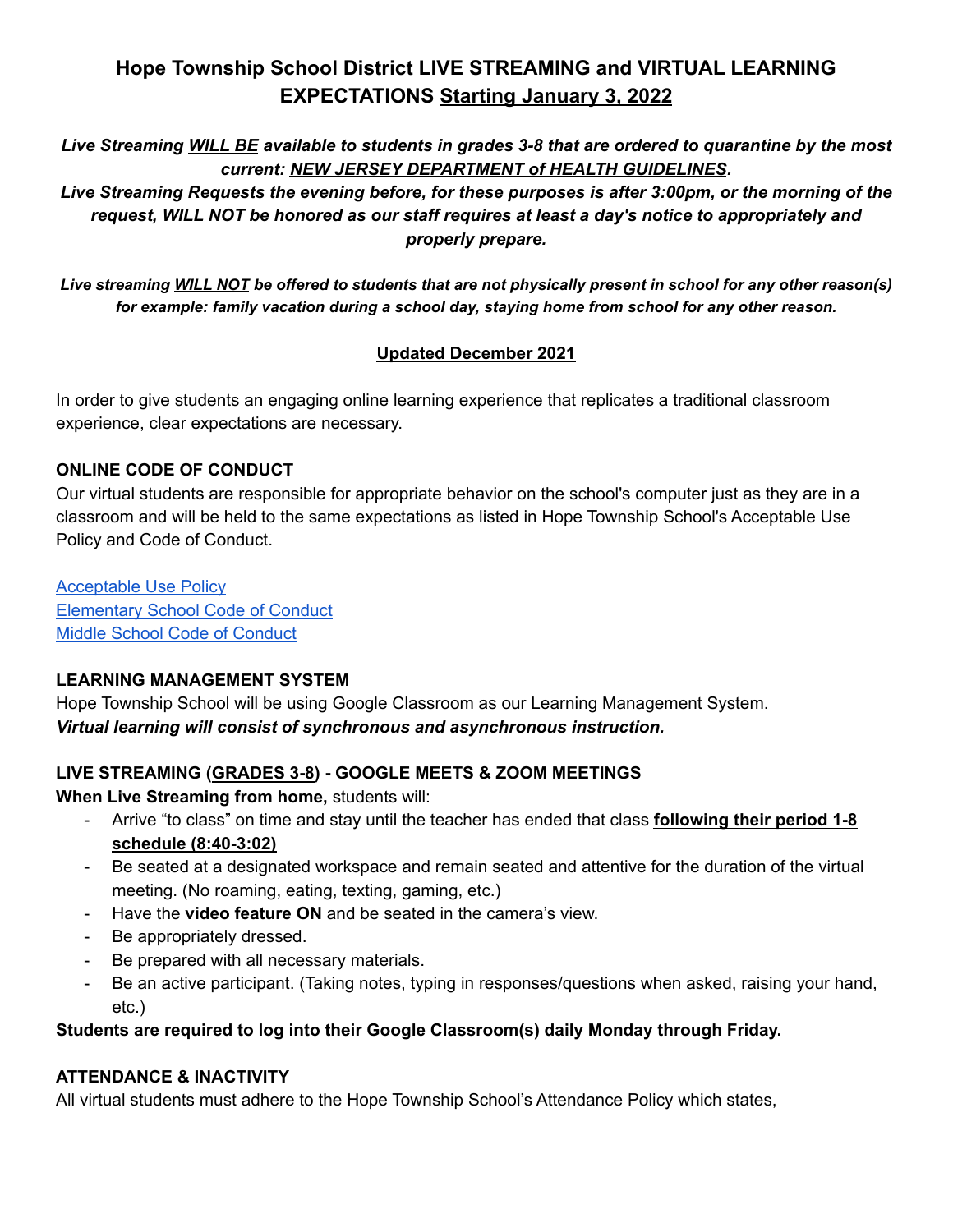In the event that a virtual student is sick and cannot participate in online learning for that day, "it is the parent's/guardian's responsibility to call and notify the school. The district's voicemail system is operative 24 hours a day, and parents are requested to call or email the school by 8:30 AM."

Please include the following information in your voice message or email:

- the child's full name;
- reason for absence;
- and the date(s) of absence

If a student is sick, it is the student's responsibility to check Google Classroom(s) for the assignment(s) he/she missed. Students will be allowed the same number of school days as their absence to complete and submit assignments.

An inactive student is a student who has not participated in **live streaming or asynchronous learning** as determined by **NOT** completing/submitting those day's assignments and has not notified the main office or school nurse of their illness/absence. The teacher will contact the parent after one day of inactivity.

After three days of inactivity, the student will be referred to the administration who will then follow the policy guidelines as specified under "Unexcused Absences" on pages 1 and 2 in the Code of Conduct which states,

"In accordance with *NJ Statutes Annotated (NJSA) 18:A and NJ Administrative Code (NJAC) 6A*, the following guidelines will be followed when absences are "unexcused."

● For up to 4 cumulative unexcused absences, the school will conduct an investigation including contact with the student's parents to determine cause of absences, will develop an action plan as necessary, and will contact law enforcement and other authorities or agencies as appropriate;

● For between 5 and 9 cumulative unexcused absences, the school will conduct a follow-up investigation including contact with the parents, will evaluate and revise the action plan above to include referrals, consultations or assessments, and will cooperate with law enforcement and other authorities and agencies.

● For cumulative unexcused absences of 10 or more, the student is considered truant. For students between the compulsory school ages, the school district will make mandatory referral to the court program as required by the NJ Administrative Office of the Courts. The school will consult with the parents, cooperate with law enforcement and other authorities and agencies, and will proceed in accordance with NJSA 18:A, Compelling Attendance at School, and other applicable State and Federal statutes, as required.

A reasonable attempt to notify the parent of an "unexcused" absence or inactivity will be made. The school will proceed in accordance with the law's provision if a potential missing or abused child situation is detected."

# **DEVICES**

Students who have been issued a Hope Township School device must follow the guidelines as outlined in the Chromebook Agreement. **Any damage caused to a school issued device will be the responsibility of the student/parent/guardian to fix or replace at their own expense.**

Students should make sure their devices are charged daily.

Using headphones is suggested to limit distractions and background noises.